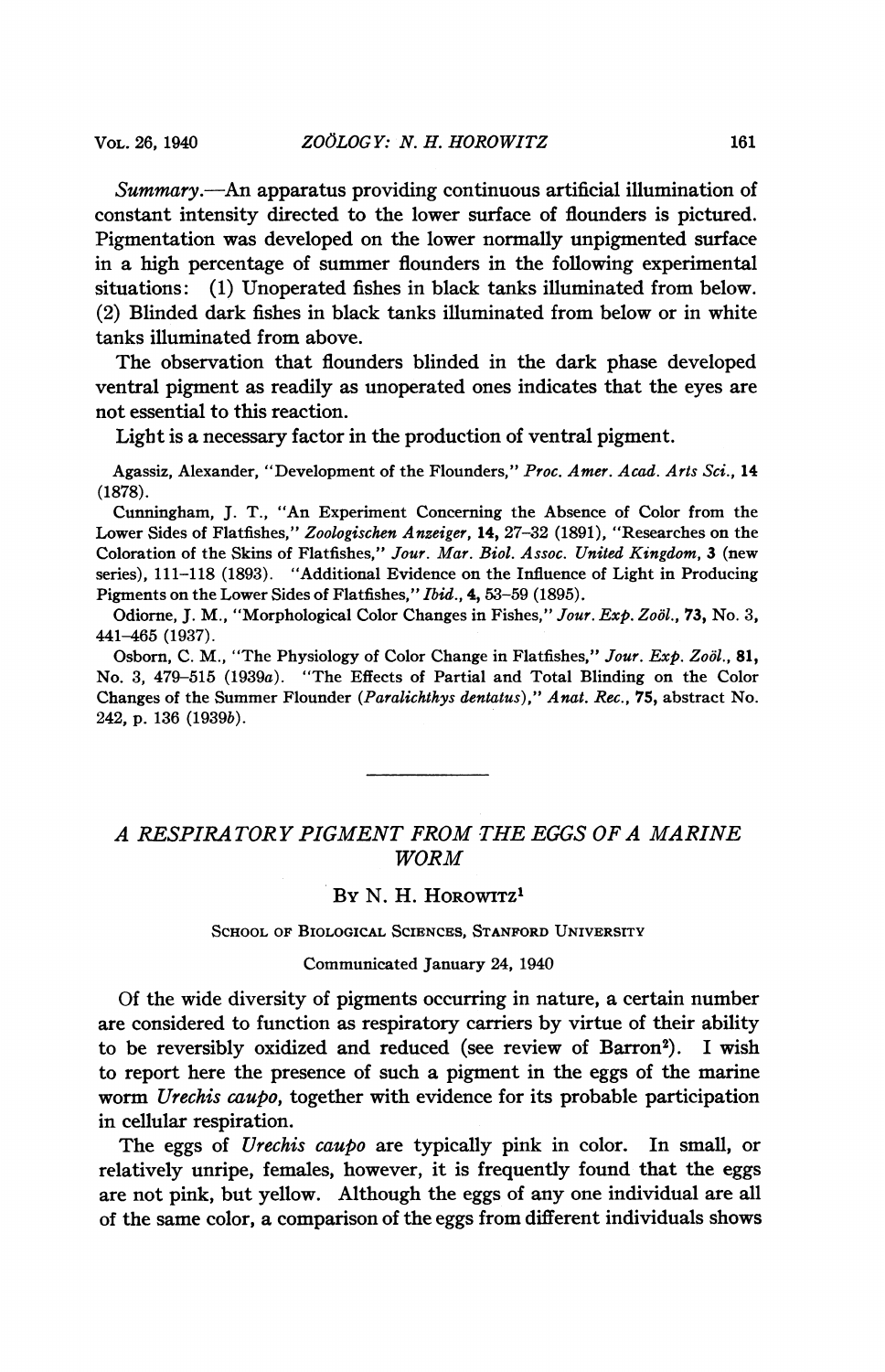an intergradation of color from light yellow to an intense pink. It was found that if yellow eggs are placed in a Thunberg tube, and the tube then evacuated, they gradually become pink. If the vacuum is then broken and the eggs aerated, they regain their yellow color. The development of a pink color is apparently the result of the reversible reduction, in vivo, of a pigment present in yellow and pink eggs alike. The pigment in pink eggs can be oxidized by adding a small amount of  $H_2O_2$  to the suspension (plus <sup>a</sup> trace of HCN to inhibit the powerful catalase contained in the cells). They thereupon become yellow. If the eggs are then washed and placed in an evacuated Thunberg tube they become pink again.

To obtain the pigment from the cells, pink eggs are extracted with acetone for 3-6 hours in a Soxhlet apparatus. This removes large quantities of two yellow pigments-one water-soluble and the other fat-soluble. The pink pigment remains behind. The nature of the two acetone-extractable pigments is as yet uncertain. Neither of them, however, shows reduction to a pink form. The pink pigment is then extracted by shaking with 5% HCl-methanol at 40°C. The pigment thus extracted consists of a mixture of the reduced form and its yellow oxidation product. If the extract is placed in the icebox overnight, the reduced form largely precipitates out in dark red, amorphous particles. The supernatant, containing the oxidized pigment and a small amount of the reduced pigment, is concentrated by distillation in vacuo and is finally dried on a water bath.

The oxidized form of the pigment is readily soluble in water. It is reduced by hydrosulfite, or by hydrogen in the presence of a platinum catalyst, to a pink (in concentrated solution, red) pigment. Upon shaking with air it reoxidizes to the yellow form. Autoxidation in air occurs rapidly at neutral and alkaline pH's. The reduced form is only sparingly soluble in acid solution  $(*p*H 5.5)$ . It is readily soluble at neutral and alkaline pH's, but immediately autoxidizes if oxygen is present. The pigment is rapidly destroyed by strong alkali. Autoxidation of the pigment can be accelerated in vivo by raising the intracellular pH by means of the penetrating base ammonia. Pink eggs so treated become yellow. Upon washing away the ammonia, the pink color returns.

The oxidation-reduction potential of the pigment has been determined polarographically<sup>3</sup> through the coöperation of Professor J. Percy Baumberger, using the purest preparation so far obtained. At pH 7.39  $E_0'$ = +0.163 volt (250°C.).  $E_0$  decreases 0.059 volt per unit increase in pH in the pH range 5-10. The change in  $E_h$  with change in degree of oxidation corresponds to a one-electron process. These results will be presented in detail in a future communication.

The facts that the pigment occurs naturally in both oxidized and reduced states, and that it is reducible by the cells and autoxidizes in the physiological range of pH, indicate that it is probably involved in the